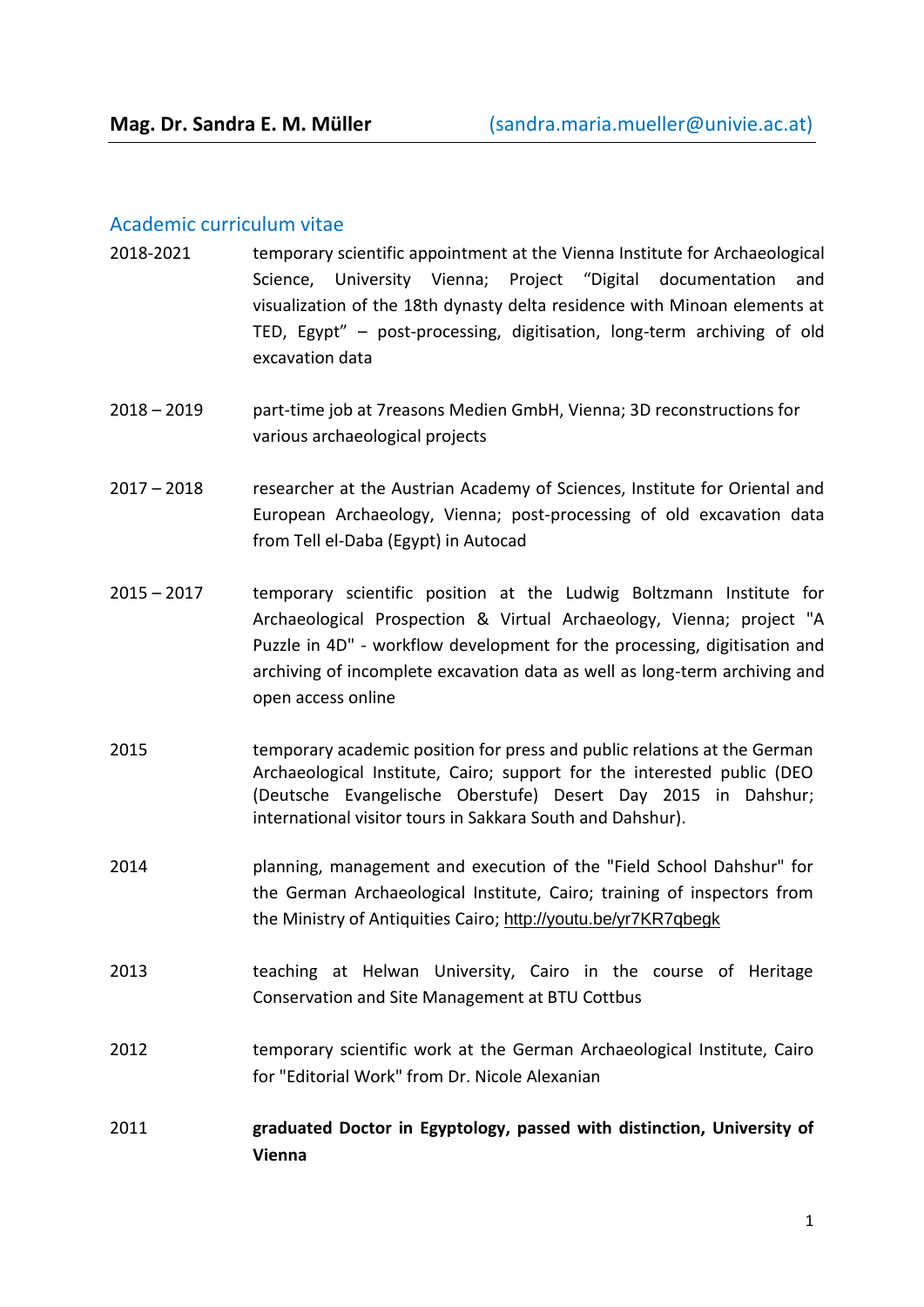title: Untersuchungen zur Chronologie des Technologie- & Ideentransfers. (Metallurgische Untersuchungen bzgl. des 1. Auftretens von Einlagetechnik, Granulation sowie Cloisonné und Champlevé in der Ägäis, Ägypten, Anatolien, der Levante und Mesopotamien); supervisor: Prof. Manfred Bietak, Prof. Helmut Satzinger <http://othes.univie.ac.at/15852/>

- 2010-2011 international research trips within the metallurgy dissertation to Egypt, Cyprus, Greece, Syria, Lebanon, Turkey, Israel
- 2010 temporary position, Institute of Egyptology, University of Vienna, Unidam Database Project
- 2003-2011 PhD student in Egyptology, University of Vienna

2003 **graduated Master in History, passed with distinction, University of Vienna** title: Griechische und Ägyptische Religionstheogonien im Vergleich 1997-2003 combined studies in History, Egyptology, Prehistory/Early History, Human

1997 graduation from commercial college with Matura

Biology at the University of Vienna

## Research Interests

- o archaeological methodology, documentation & excavation techniques
- o archaeometallurgy & experimental archaeology
- $\circ$  religious theogonies old & new beliefs, belief in the afterlife
- o ancient civilisations (Egypt, Mexico, Peru)
- o cultural heritage preservation by means of virtual 3D reconstruction (laser scanning, SFM, drones)
- o international excavations

## Fundings

2011 travel grant from the Austrian Research Society (ÖFG) 2010 travel grant from the Austrian Research Society (ÖFG)

Projects – Collaboration